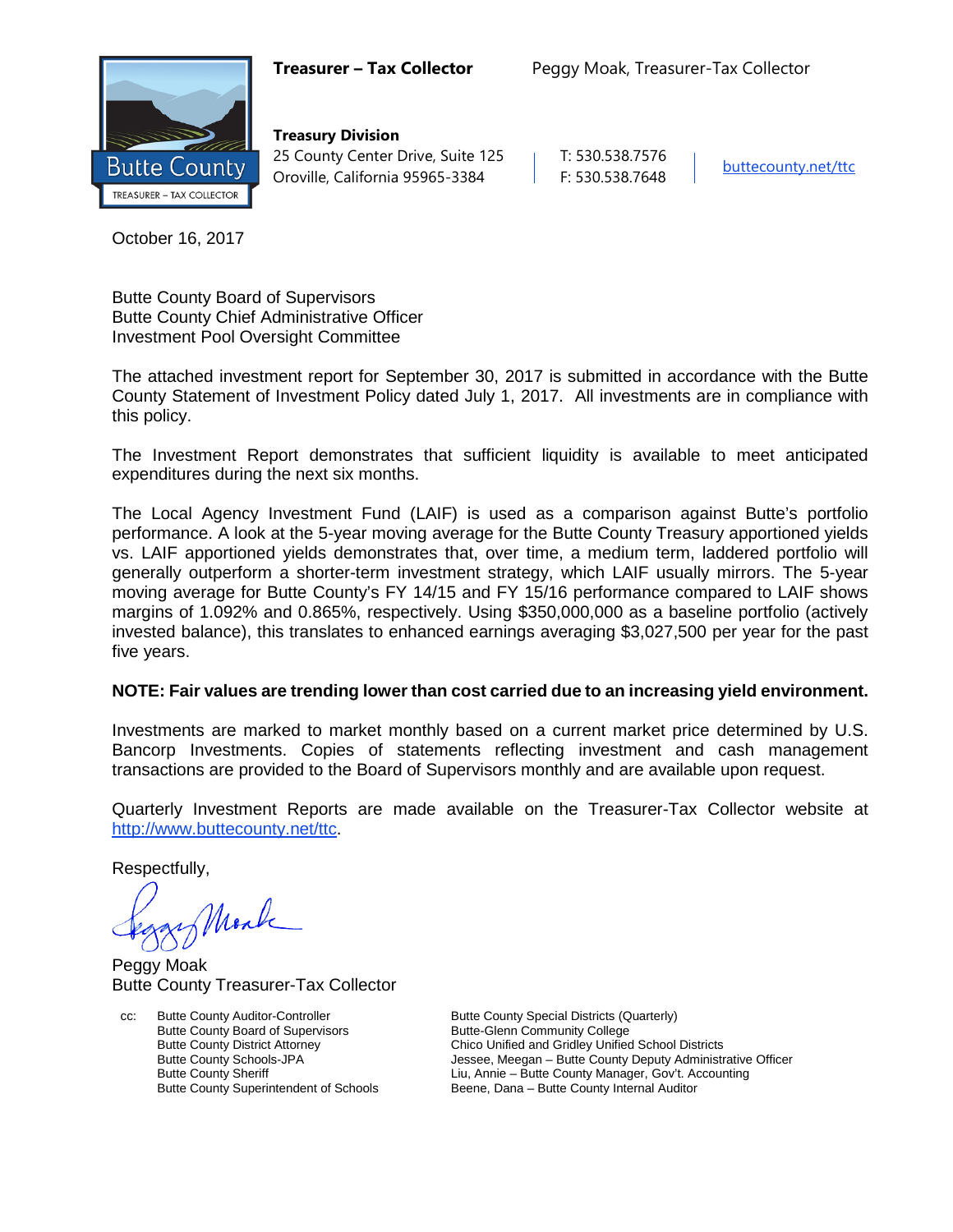

**September 30, 2017**

|                                                                                                                    | YIELD TO        | <b>WEIGHTED AVERAGE</b> |                  |                   |                     |
|--------------------------------------------------------------------------------------------------------------------|-----------------|-------------------------|------------------|-------------------|---------------------|
| <b>ACTIVELY MANAGED PORTFOLIO:</b>                                                                                 | <b>MATURITY</b> | <b>MATURITY (DAYS)*</b> | <b>PAR VALUE</b> | <b>FAIR VALUE</b> | <b>COST CARRIED</b> |
| <b>LOCAL AGENCY INVESTMENT FUND (LAIF)</b>                                                                         | 1.111%          | 1                       | 43,280,662.95    | 43,280,662.95     | 43,280,662.95       |
| <b>CALTRUST SHORT TERM</b>                                                                                         | 1.191%          | 1                       | 4,603.36         | 4,603.36          | 4,598.86            |
| <b>CAMP SHORT TERM</b>                                                                                             | 1.150%          | 1                       | 20,300,360.05    | 20,300,360.05     | 20,300,360.05       |
| <b>BANK MONEY MARKET (COLLATERALIZED)</b>                                                                          | 1.080%          | 1                       | 5,018,463.00     | 5,018,463.00      | 5,018,463.00        |
| <b>U.S. TREASURY NOTES**</b>                                                                                       | 1.622%          | 1,365                   | 19,000,000.00    | 18,972,774.00     | 19,039,217.27       |
| <b>MUNICIPAL BONDS**</b>                                                                                           | 1.777%          | 1,004                   | 38,760,000.00    | 38,708,472.90     | 38,911,959.31       |
| <b>CORPORATE NOTES**</b>                                                                                           | 1.540%          | 635                     | 38,202,000.00    | 38,356,018.25     | 38,512,387.42       |
| <b>NEGOTIABLE CDS**</b>                                                                                            | 1.837%          | 1,172                   | 8,500,000.00     | 8,503,701.96      | 8,497,391.68        |
| <b>FEDERAL AGENCY / SUPRANATIONAL NOTES**</b>                                                                      | 1.410%          | 832                     | 193,115,000.00   | 192,138,211.37    | 192,886,438.76      |
| <b>TOTAL ACTIVELY MANAGED PORTFOLIO:</b>                                                                           | 1.429%          | 710                     | 366,181,089.36   | 365,283,267.84    | 366,451,479.30      |
| <b>INVESTMENT OF NOTE/BOND PROCEEDS AND OPERATING CASH</b><br><b>SCHOOL BOND PROCEEDS</b> (see page 2 for details) |                 | 83,322,150.70           | 83,322,150.70    | 83,322,150.70     |                     |
| <b>OPERATING ACCOUNTS</b>                                                                                          |                 |                         |                  |                   |                     |
| <b>U.S. BANK CHECKING ACCOUNT DEPOSITS</b>                                                                         |                 |                         | 30,121,470.51    | 30,121,470.51     | 30,121,470.51       |
| <b>OPERATING CASH</b>                                                                                              |                 |                         | 21,165.67        | 21,165.67         | 21,165.67           |
| <b>OTHER</b>                                                                                                       |                 |                         | 0.00             | 0.00              | 0.00                |
| <b>TOTAL TREASURER'S FUND LEDGER BALANCE:</b>                                                                      |                 |                         | 479,645,876.24   | 478,748,054.72    | 479,916,266.18      |
| <b>INVESTMENTS UNDER MANAGEMENT OF TRUSTEES</b> (see page 3 for details)                                           |                 | 3,428,282.75            | 3,428,282.75     | 3,420,060.87      |                     |
|                                                                                                                    |                 |                         | <b>PAR VALUE</b> | <b>FAIR VALUE</b> | <b>COST CARRIED</b> |
| <b>TOTAL CASH AND INVESTMENTS:</b>                                                                                 |                 | 483,074,158.99          | 482,176,337.47   | 483,336,327.05    |                     |

#### **SIX MONTH LIQUIDITY PROJECTIONS**

| Estimated Cash Receipts for Next Six Months<br><b>Estimated Disbursements for Next Six Months</b><br>Estimated Net Cash Flow for Next Six Months*** | 535,645,404<br>-490,360,989<br>45,284,415 (A1) |
|-----------------------------------------------------------------------------------------------------------------------------------------------------|------------------------------------------------|
| <b>Prudent Reserve</b>                                                                                                                              | $-30,000,000$ (A2)                             |
| Securities Maturing<br>Local Agency Investment Fund / Cal Trust / MMF / CAMP                                                                        | 49,515,000 (B)<br>68,604,085 (C)               |
| <b>Total Liquidity for Next Six Months</b>                                                                                                          | 133,403,500 (A1+A2+B+C)                        |
| Estimated Cash Available for Long Term Investment<br>Remaining Available Liquidity                                                                  | $-30,000,000$<br>103,403,500                   |
| Total Par Value of actively managed investments maturing in less than 12 months:                                                                    | 143,869,089                                    |
| Total Par Value of actively managed investments maturing in more than 12 months:                                                                    | 222,312,000                                    |

\* Actual Weighted Average Maturity will be shorter, and actual dollar amount of investments maturing in less than 12 months will be higher than stated, due to call features on investments.

\*\* See page 5 for detailed list of investments.

\*\*\* Includes TRAN (Tax and Revenue Anticipation Notes) receipts and disbursements, if applicable.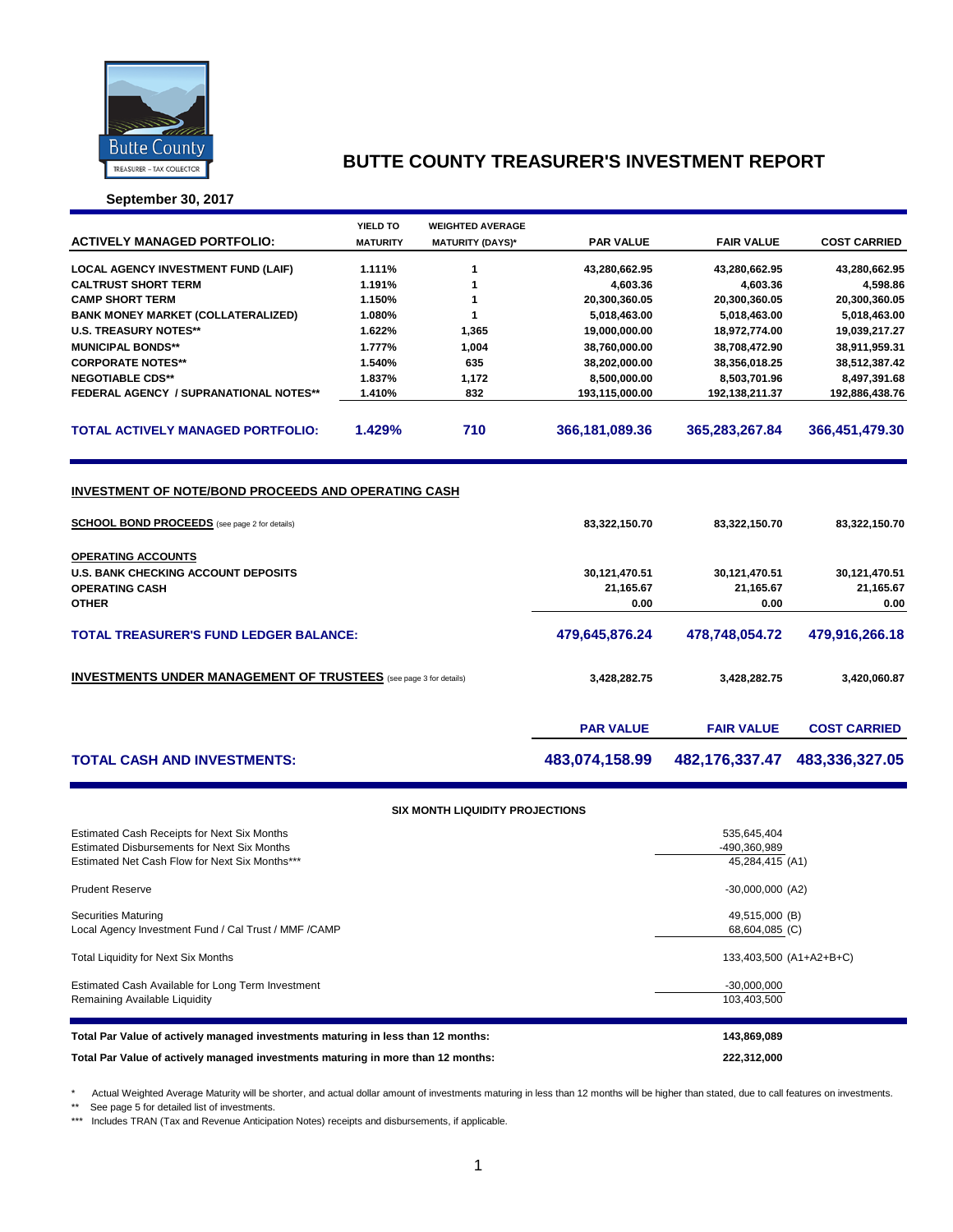### **INVESTMENT OF SCHOOL BOND PROCEEDS**

**September 30, 2017**

| <b>BOND/NOTE DESCRIPTION</b>                       | <b>INVESTMENT</b><br><b>TYPE</b> | <b>MATURITY</b><br><b>DATE</b> | <b>DESCRIPTION</b> | <b>ANNUAL</b><br>YIELD* | <b>PAR</b><br><b>VALUE</b> | <b>FAIR</b><br><b>VALUE</b> | <b>COST</b><br><b>CARRIED</b> |
|----------------------------------------------------|----------------------------------|--------------------------------|--------------------|-------------------------|----------------------------|-----------------------------|-------------------------------|
| <b>BONDS - LOCAL AGENCY INVESTMENT FUND (LAIF)</b> |                                  |                                |                    |                         |                            |                             |                               |
| Butte-Glenn CCD 2016 GO Bond Series A              | LAIF                             |                                |                    | 1.111%                  | 41,353,084.06              | 41,353,084.06               | 41,353,084.06                 |
| Chico Unified 2012 GO Bond Measure E Series A      | LAIF                             |                                |                    | 1.111%                  | 1.918.129.85               | 1,918,129.85                | 1,918,129.85                  |
| Chico Unified 2016 GO Bond Series A                | LAIF                             |                                |                    | 1.111%                  | 40.050.936.79              | 40,050,936.79               | 40,050,936.79                 |
|                                                    |                                  |                                |                    |                         | <b>PAR</b><br><b>VALUE</b> | <b>FAIR</b><br><b>VALUE</b> | <b>COST</b><br><b>CARRIED</b> |

**GRAND TOTAL 83,322,150.70 83,322,150.70 83,322,150.70**

\* Yields quoted above are a snapshot per investment type. Actual yields earned on school bonds are calculated by the Treasurer's office and are a composite of investment earnings less Treasury costs.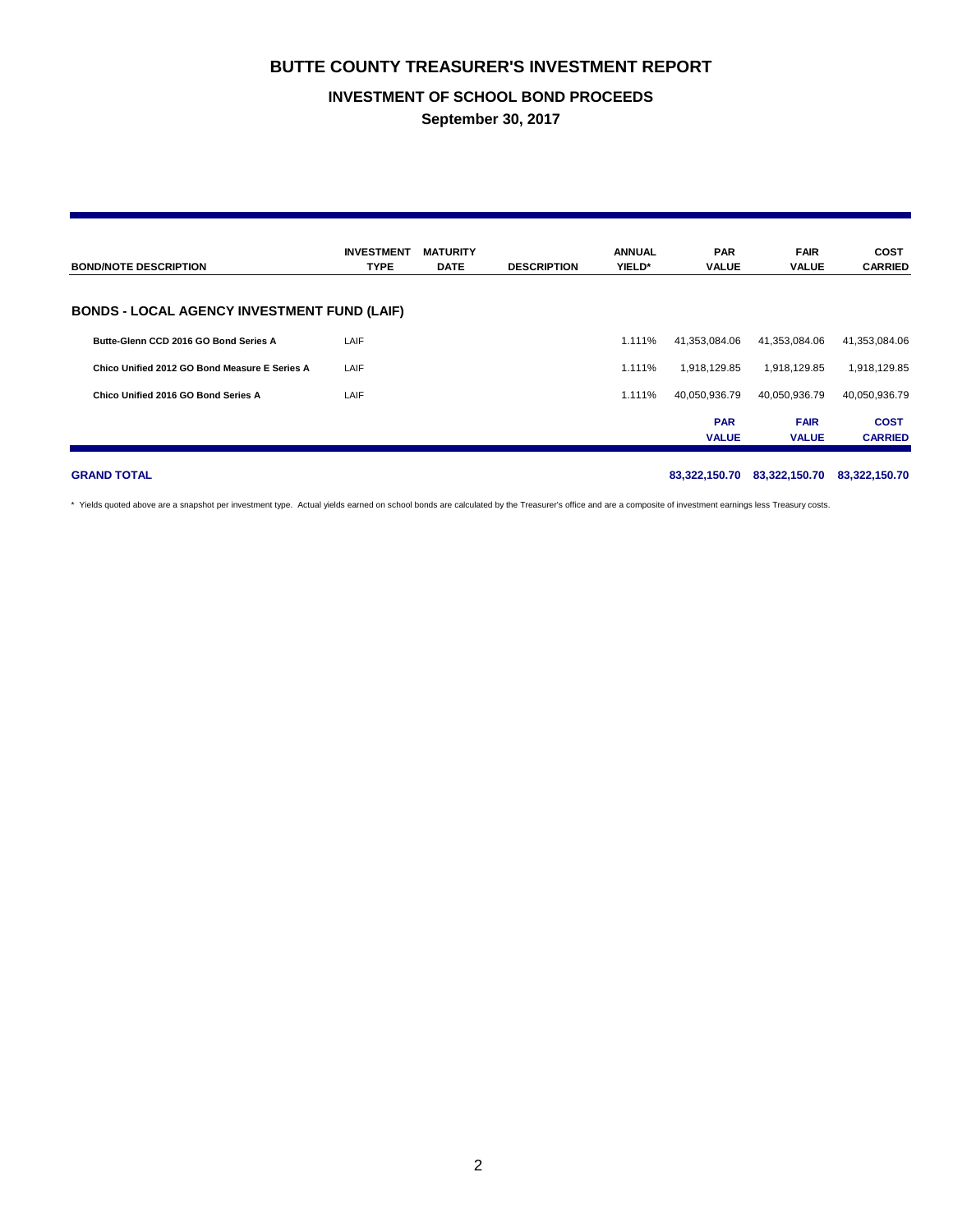**DEPOSITS AND INVESTMENTS UNDER MANAGEMENT OF TRUSTEES/FISCAL AGENTS**

**September 30, 2017**

|                                                 | <b>INVESTMENT</b>      | <b>MATURITY</b> |                              | <b>ANNUAL</b> | <b>PAR</b>   | <b>FAIR</b>                            | <b>COST</b>    |  |
|-------------------------------------------------|------------------------|-----------------|------------------------------|---------------|--------------|----------------------------------------|----------------|--|
| <b>FINANCING PROGRAM</b>                        | <b>TYPE</b>            | <b>DATE</b>     | <b>DESCRIPTION</b>           | <b>YIELD</b>  | <b>VALUE</b> | <b>VALUE</b>                           | <b>CARRIED</b> |  |
|                                                 |                        |                 |                              |               |              |                                        |                |  |
| <b>2004 PENSION OBLIGATION BONDS</b>            |                        |                 |                              |               |              |                                        |                |  |
| <b>WELLS FARGO BANK, TRUSTEE</b>                |                        |                 |                              |               |              |                                        |                |  |
| Series A Bond Fund #XXXX1106                    | <b>Money Market</b>    |                 | WF GOVT MMF #1751            | 0.862%        | 2,024,905.57 | 2,024,905.57                           | 2,024,905.57   |  |
| Int. Rate Stabilization Fund #XXXX1109          | <b>Money Market</b>    |                 | WF GOVT MMF #1751            | 0.862%        | 1.013.00     | 1.013.00                               | 1,013.00       |  |
|                                                 | Pooled Agency Funds    |                 | Local Agency Investment Fund | 1.111%        | 1.651.91     | 1,651.91                               | 1,651.91       |  |
| Principal Account Fund #XXXX1140                | Cash                   |                 | Cash                         | 0.000%        | 11.59        | 11.59                                  | 11.59          |  |
| Interest Account Fund #XXXX1141                 | Cash                   |                 | Cash                         | 0.000%        | 14.54        | 14.54                                  | 14.54          |  |
| Surplus Account Fund #XXXX1142                  | Cash                   |                 | Cash                         | 0.000%        | 5,206.51     | 5,206.51                               | 5,206.51       |  |
| Sinking Account Fund #XXXX1143                  | Cash                   |                 | Cash                         | 0.000%        | 0.00         | 0.00                                   | 0.00           |  |
| Series B Interest Fund #XXXX1301                | <b>Money Market</b>    |                 | WF GOVT MMF #1751            | 0.862%        | 26,993.92    | 26,993.92                              | 26,993.92      |  |
| Series B Bond Fund #XXXX1305                    | <b>Money Market</b>    |                 | WF GOVT MMF #1751            | 0.862%        | 1,074,825.61 | 1,074,825.61                           | 1,074,825.61   |  |
| Series B Interest Fund #XXXX1307                | <b>Money Market</b>    |                 | WF GOVT MMF #1751            | 0.862%        | 80.73        | 80.73                                  | 80.73          |  |
|                                                 |                        |                 |                              |               |              |                                        |                |  |
| <b>SUBTOTAL</b>                                 |                        |                 |                              |               | 3,134,703.38 | 3,134,703.38                           | 3,134,703.38   |  |
| <b>DEPOSITS WITH FISCAL AGENTS</b>              |                        |                 |                              |               |              |                                        |                |  |
| <b>Discovery Benefits</b>                       |                        |                 |                              |               |              |                                        |                |  |
| Plan Year Cash Balance 1/01/16 - 12/31/16*      |                        |                 |                              | <b>NA</b>     | 38,221.88    | 38,221.88                              | **30,000.00    |  |
| York Risk Services Group - Claim Administrators |                        |                 |                              |               |              |                                        |                |  |
| Umpqua Bank #XXXXX2601                          | <b>Commercial Bank</b> |                 | <b>Business Checking</b>     | <b>NA</b>     | 255,357.49   | 255,357.49                             | 255,357.49     |  |
| <b>SUBTOTAL</b>                                 |                        |                 |                              |               | 293,579.37   | 293,579.37                             | 285,357.49     |  |
|                                                 |                        |                 |                              |               |              |                                        |                |  |
|                                                 |                        |                 |                              |               | <b>PAR</b>   | <b>FAIR</b>                            | <b>COST</b>    |  |
|                                                 |                        |                 |                              |               | <b>VALUE</b> | <b>VALUE</b>                           | <b>CARRIED</b> |  |
| <b>GRAND TOTAL</b>                              |                        |                 |                              |               |              | 3,428,282.75 3,428,282.75 3,420,060.87 |                |  |
|                                                 |                        |                 |                              |               |              |                                        |                |  |

\* Represents the most current data available (source: Auditor-Controller)

\*\* Benefits can be paid in advance of receipt of offsetting payroll deductions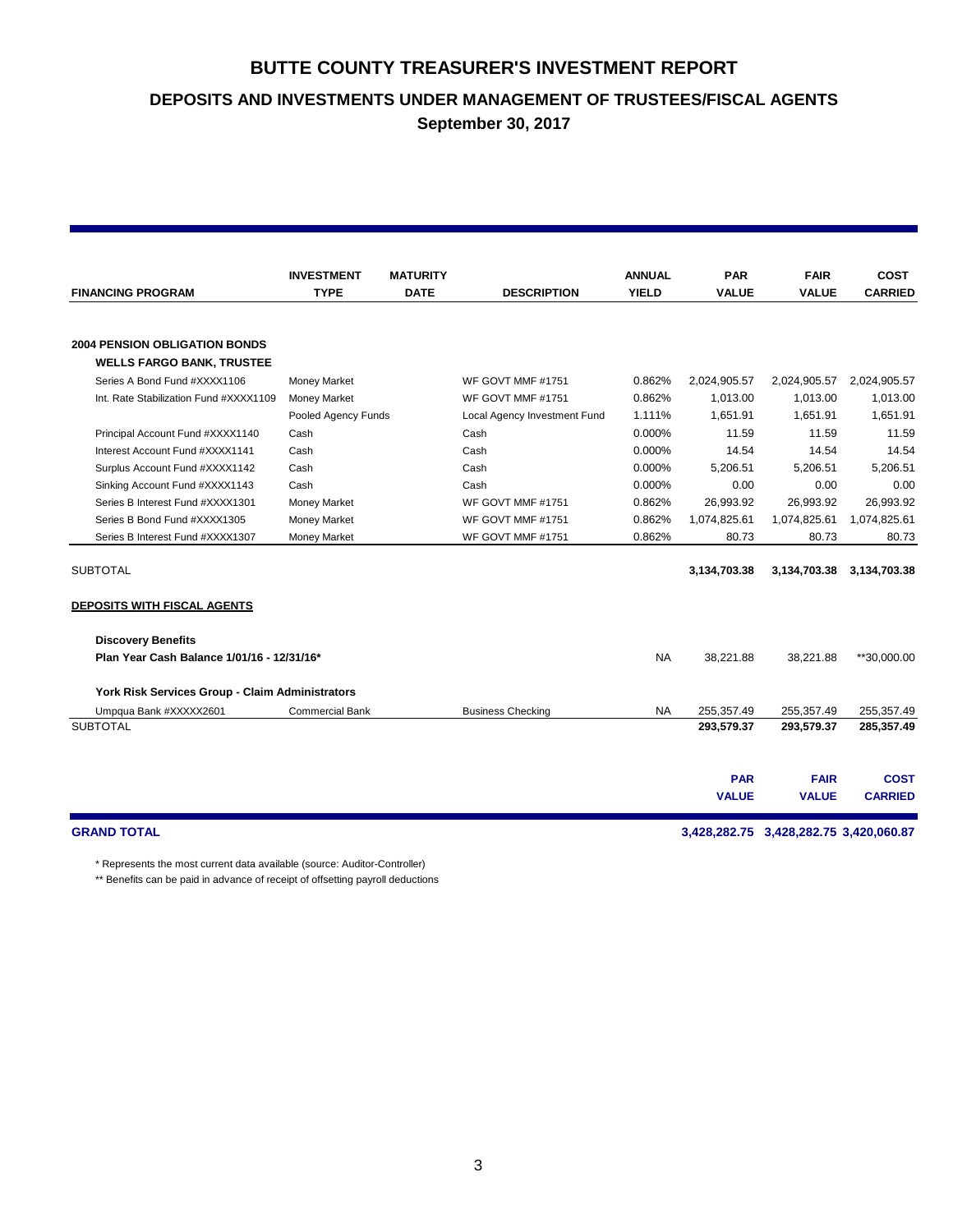**ACTIVELY MANAGED PORTFOLIO "AT-A-GLANCE"**

**September 30, 2017**

| <b>INVESTMENTS BY TYPE*</b>                                                                                               | <b>INVESTMENTS BY MATURITY &amp; YIELD*</b>                                                     |                               |            |                                                                                                                               |        |    |                                                                           |
|---------------------------------------------------------------------------------------------------------------------------|-------------------------------------------------------------------------------------------------|-------------------------------|------------|-------------------------------------------------------------------------------------------------------------------------------|--------|----|---------------------------------------------------------------------------|
| Local Agency Investment Fund/CalTrust/MMF/CAMP                                                                            | LAIF/CT/MMF/CAMP                                                                                | \$                            | 68,604,089 |                                                                                                                               |        |    |                                                                           |
| Federal Home Loan Bank                                                                                                    | <b>FHLB</b>                                                                                     | \$                            | 30,200,000 | LAIF/CALTRUST/MMF/CAMP (1 day)                                                                                                | 1.120% | \$ | 68,604,089                                                                |
| Federal Home Loan Mortgage Corp                                                                                           | <b>FHLMC</b>                                                                                    | \$                            | 13,000,000 | 01-12 months                                                                                                                  | 1.042% | \$ | 75,265,000                                                                |
| Federal National Mortgage Assn                                                                                            | <b>FNMA</b>                                                                                     | \$                            | 25,000,000 | 13-36 months                                                                                                                  | 1.640% | \$ | 110,722,000                                                               |
| Federal Farm Credit Bank                                                                                                  | <b>FFCB</b>                                                                                     | \$                            | 35,000,000 | 37-60 months                                                                                                                  | 1.670% | \$ | 111,590,000                                                               |
| Federal Agricultural Mortgage Corp                                                                                        | <b>FAMCA</b>                                                                                    | \$                            | 34,265,000 | TOTAL PAR VALUE                                                                                                               |        | \$ | 366,181,089                                                               |
| <b>Corporate Notes</b>                                                                                                    | <b>CORP</b>                                                                                     | \$                            | 38,202,000 |                                                                                                                               |        |    |                                                                           |
| U.S. Treasury Notes                                                                                                       | <b>UST</b>                                                                                      | \$                            | 19,000,000 | * Investments managed by Trustees & School Bond Proceeds not included.                                                        |        |    |                                                                           |
| Tennessee Valley Authority                                                                                                | <b>TVA</b>                                                                                      | \$                            | 5,000,000  |                                                                                                                               |        |    |                                                                           |
| Supranational                                                                                                             | <b>SUPRA</b>                                                                                    | \$                            | 50,650,000 | Final maturity dates are used; probable call dates are not considered.                                                        |        |    |                                                                           |
| Certificates of Deposit (Collateralized/Negotiable)                                                                       | CDs                                                                                             | \$                            | 8,500,000  | Amounts quoted at Par Value.                                                                                                  |        |    |                                                                           |
| <b>Municipal Bonds</b>                                                                                                    | <b>MUNI</b>                                                                                     | \$                            | 38,760,000 |                                                                                                                               |        |    |                                                                           |
| 11%<br>2%<br>14%<br>1%<br>5%<br>9%<br>10%<br>• LAIF/CT/MMF/CAMP • FHLB<br>FFCB<br>$- FAMCA$<br><b>TVA</b><br><b>SUPRA</b> | 19%<br>10%<br><b>- FHLMC</b><br>$\blacksquare$ CORP<br>$\blacksquare$ UST<br>$\blacksquare$ CDs | 8%<br>7%<br>· FNMA<br>$-MUNI$ | 4%         | • LAIF/CALTRUST/MMF/CAMP (1 day)<br>■ 01-12 months<br>$\blacksquare$ 13-36 months<br>37-60 months                             |        |    |                                                                           |
| \$500,000,000<br>\$475,000,000<br>\$450,000,000<br>\$425,000,000<br>\$400,000,000<br>\$375,000,000                        |                                                                                                 |                               |            | <b>Butte County Pooled Treasury Portfolio Balance**</b><br>Net of Tax and Revenue Anticipation Notes (TRAN) and Bond Proceeds |        |    | $-2017$<br>$-2016$<br>2015<br>$+ 2014$<br>$-$ 2013<br>$-2012$<br>$+ 2011$ |

2010 \$350,000,000 2009 \$325,000,000  $2008$ ò \$300,000,000 \$275,000,000 \$250,000,000 JAN FEB MAR APR MAY JUN JUL AUG SEP OCT NOV DEC

**\*\* This chart does not include deposits from TRAN, Bond Proceeds, or Investments under Management of Trustees. It is intended to demonstrate cash flow trends and establish a baseline for the portfolio, enabling medium term investments.**